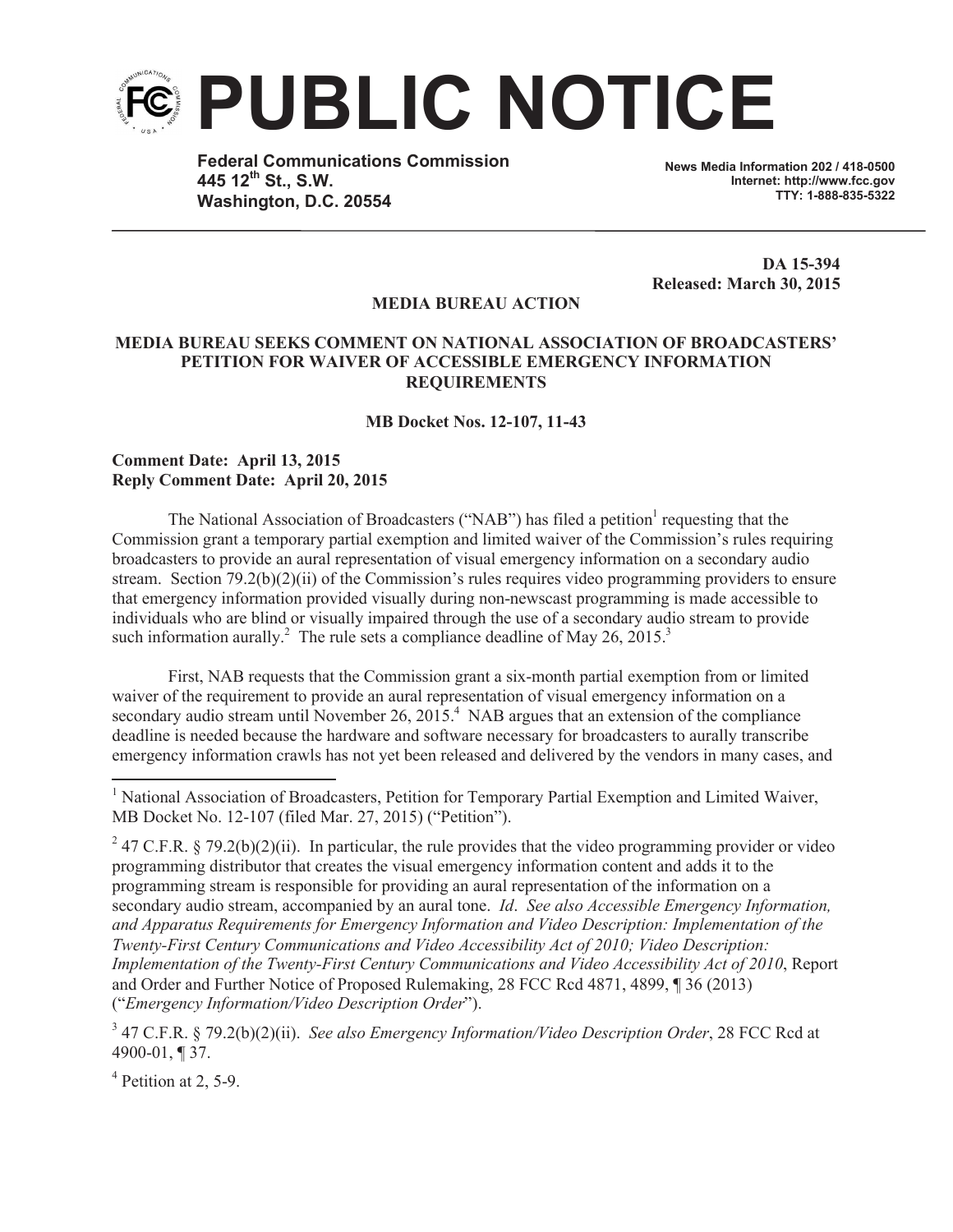additional time is needed for testing, order, shipment, and installation of the solution developed by the vendors.<sup>5</sup> Second, NAB asks that the Commission waive the requirement that visual but non-textual emergency information be included in the aural representation of emergency information on the secondary audio stream until technological solutions are available.<sup>6</sup> According to NAB, it is currently infeasible to comply with this requirement with respect to radar maps and similar moving graphics because they do not contain text files that can be converted to speech.<sup>7</sup> Finally, NAB requests that the Commission temporarily waive the requirement to aurally convey school closing information on the secondary audio stream while NAB considers alternatives with input from stakeholders.<sup>8</sup> We seek comment on NAB's requests.

Pursuant to sections 1.415 and 1.419 of the Commission's rules, 47 CFR §§ 1.415, 1.419, interested parties may file comments and reply comments on or before the dates indicated on the first page of this document. Comments may be filed using the Commission's Electronic Comment Filing System (ECFS). *See Electronic Filing of Documents in Rulemaking Proceedings*, 63 FR 24121 (1998).

- Electronic Filers: Comments may be filed electronically using the Internet by accessing the ECFS: http://fjallfoss.fcc.gov/ecfs2/.
- Paper Filers: Parties who choose to file by paper must file an original and one copy of each filing. If more than one docket or rulemaking number appears in the caption of this proceeding, filers must submit two additional copies for each additional docket or rulemaking number.

Filings can be sent by hand or messenger delivery, by commercial overnight courier, or by firstclass or overnight U.S. Postal Service mail. All filings must be addressed to the Commission's Secretary, Office of the Secretary, Federal Communications Commission.

- All hand-delivered or messenger-delivered paper filings for the Commission's Secretary must be delivered to FCC Headquarters at  $445 \, 12^{th}$  Street, SW, Room TW-A325, Washington, DC 20554. The filing hours are 8:00 a.m. to 7:00 p.m. All hand deliveries must be held together with rubber bands or fasteners. Any envelopes and boxes must be disposed of before entering the building.
- Commercial overnight mail (other than U.S. Postal Service Express Mail and Priority Mail) must be sent to 9300 East Hampton Drive, Capitol Heights, MD 20743.
- **•** U.S. Postal Service first-class, Express, and Priority mail must be addressed to  $445 \times 12^{th}$ Street, SW, Washington, DC 20554.

<sup>5</sup> *See id*.

<sup>6</sup> *Id*. at 9-11. *See Emergency Information/Video Description Order*, 28 FCC Rcd at 4891-92, ¶ 24 (finding that, if visual but non-textual emergency information is shown during non-newscast programming (*e.g.*, maps or other graphic displays), the aural description of this information must accurately and effectively convey the critical details regarding the emergency and how to respond to the emergency).

<sup>7</sup> Petition at 10.

<sup>8</sup> *Id*. at 11-14. *See* 47 C.F.R. § 79.2(a)(2); *Emergency Information/Video Description Order*, 28 FCC Rcd at 4896-97, ¶ 31.